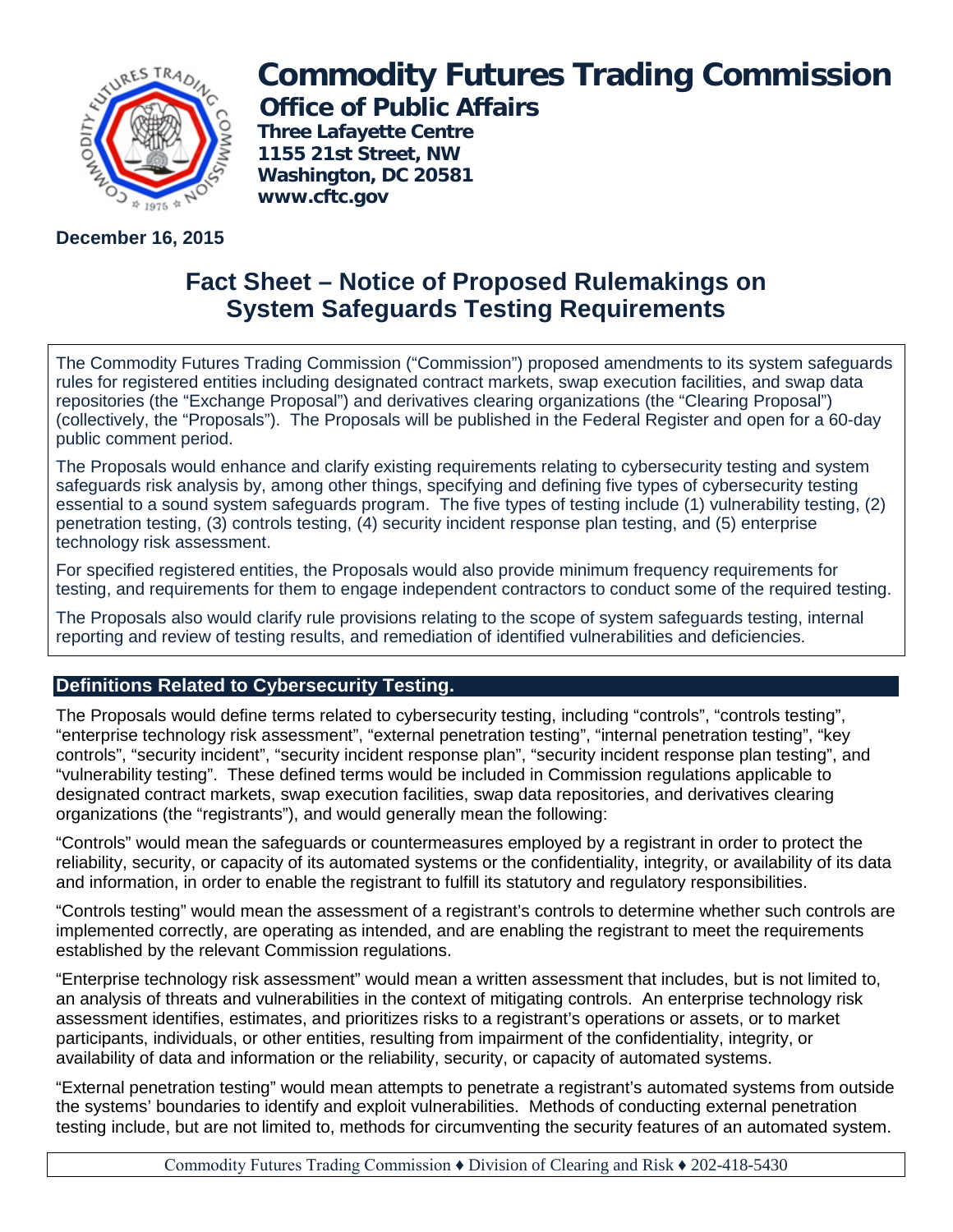"Internal penetration testing" would mean attempts to penetrate a registrant's automated systems from inside the systems' boundaries to identify and exploit vulnerabilities. Methods of conducting internal penetration testing include, but are not limited to, methods for circumventing the security features of an automated system.

"Key controls" would mean those controls that an appropriate risk analysis determines are either critically important for effective system safeguards or intended to address risks that evolve or change more frequently and therefore require more frequent review to ensure their continuing effectiveness in addressing such risks.

"Security incident" would mean a cybersecurity or physical security event that actually or potentially jeopardizes automated system operation, reliability, security, or capacity, or the availability, confidentiality or integrity of data.

"Security incident response plan" would mean a written plan documenting a registrant's policies, controls, procedures, and resources for identifying, responding to, mitigating, and recovering from security incidents, and the roles and responsibilities of its management, staff, and independent contractors in responding to security incidents. A security incident response plan may be a separate document or a business continuitydisaster recovery plan section or appendix dedicated to security incident response.

"Security incident response plan testing" would mean testing of a registrant's security incident response plan to determine the plan's effectiveness, identify its potential weaknesses or deficiencies, enable regular plan updating and improvement, and maintain organizational preparedness and resiliency with respect to security incidents. Methods of conducting security incident response plan testing may include, but are not limited to, checklist completion, walk-through or table-top exercises, simulations, and comprehensive exercises.

"Vulnerability testing" would mean testing of a registrant's automated systems to determine what information may be discoverable through a reconnaissance analysis of those systems and what vulnerabilities may be present on those systems.

### **Key Elements of the Proposals**

**Specified Cybersecurity Testing**. All derivatives clearing organizations, designated contract markets, swap execution facilities, and swap data repositories would be required, consistent with best practices, to conduct the following types of cybersecurity testing: (1) vulnerability testing, (2) penetration testing, (3) controls testing, (4) security incident response plan testing, and (5) enterprise technology risk assessments.

**Minimum Testing Frequency**. Specified registered entities would be subject to minimum testing frequencies for the specified types of cybersecurity testing.

**Use of Independent Contractors**. Specified registered entities would be required to use independent contractors for certain types of cybersecurity testing.

**Testing Scope**. The Proposals would require that the scope of all testing and assessment required by Commission regulations be broad enough to include all testing of automated systems and controls necessary to identify any vulnerability which, if exploited or accidentally triggered, could enable an intruder or unauthorized user or insider to:

- a. interfere with the registrant's operations or with fulfillment of its statutory and regulatory responsibilities;
- b. impair or degrade the reliability, security, or capacity of the registrant's automated systems;
- c. add to, delete, modify, exfiltrate, or compromise the integrity of any data related to the registrant's regulated activities; or
- d. undertake any other unauthorized action affecting the registrant's regulated activities or the hardware or software used in connection with those activities.

**Internal Reporting, Review, and Remediation**. The Proposals would require reports on testing protocols and results to be communicated to, and reviewed by, the registrant's senior management and board of directors. Registrants would also be required to establish and follow appropriate procedures for the remediation of issues identified through such review, and for evaluation of the effectiveness of testing and assessment protocols. Accordingly, registrants would be required to analyze the results of the testing and assessment required by the applicable system safeguards rules, in order to identify all vulnerabilities and deficiencies in its systems, and to